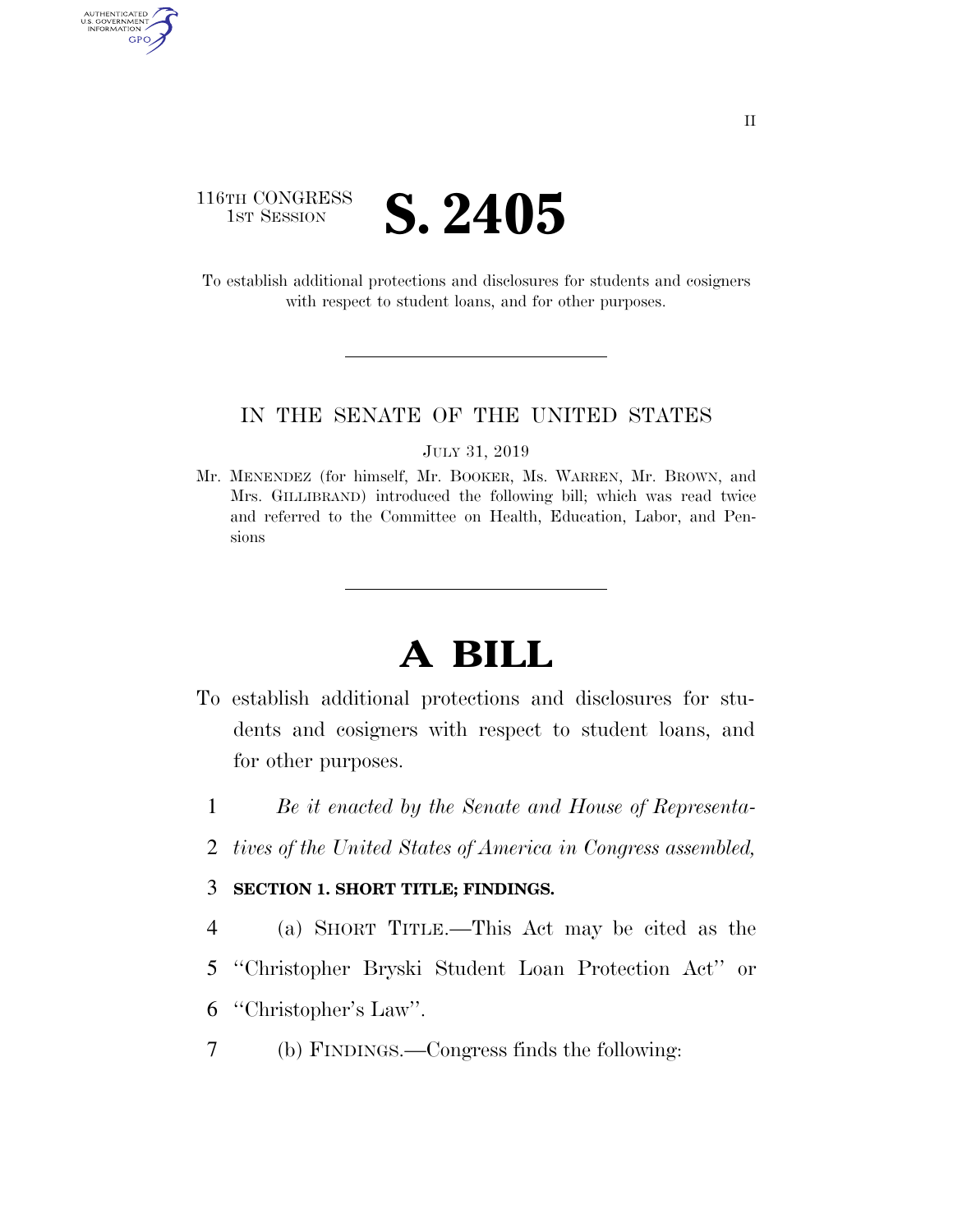| $\mathbf{1}$   | (1) The Bureau of Consumer Financial Protec-      |
|----------------|---------------------------------------------------|
| $\overline{2}$ | tion (referred to in this section as the "CFPB")  |
| 3              | Student Loan Ombudsman stated the following:      |
| $\overline{4}$ | (A) "The CFPB received more than $7,700$          |
| 5              | private student loan complaints and approxi-      |
| 6              | mately 2,300 debt collection complaints related   |
| 7              | to student loans between September 1, 2016,       |
| 8              | and August 31, 2017.".                            |
| 9              | (B) "cosigners complain that information          |
| 10             | about discharge or alternative arrangements in    |
| 11             | the case of death of the primary borrower is not  |
| 12             | readily available and that decisions are made on  |
| 13             | a case-by-case basis, giving cosigners little un- |
| 14             | derstanding of how the process works, or if they  |
| 15             | will be successful.".                             |
| 16             | (C) "The complaints and input received by         |
| 17             | the CFPB resemble many of the same issues         |
| 18             | experienced by mortgage borrowers, such as im-    |
| 19             | proper application of payments, untimeliness in   |
| 20             | error resolution, and inability to contact appro- |
| 21             | priate personnel in times of hardship.".          |
| 22             | (D) "The difference between Federal and           |
| 23             | private student loans in periods of disability    |

was not well-understood.''.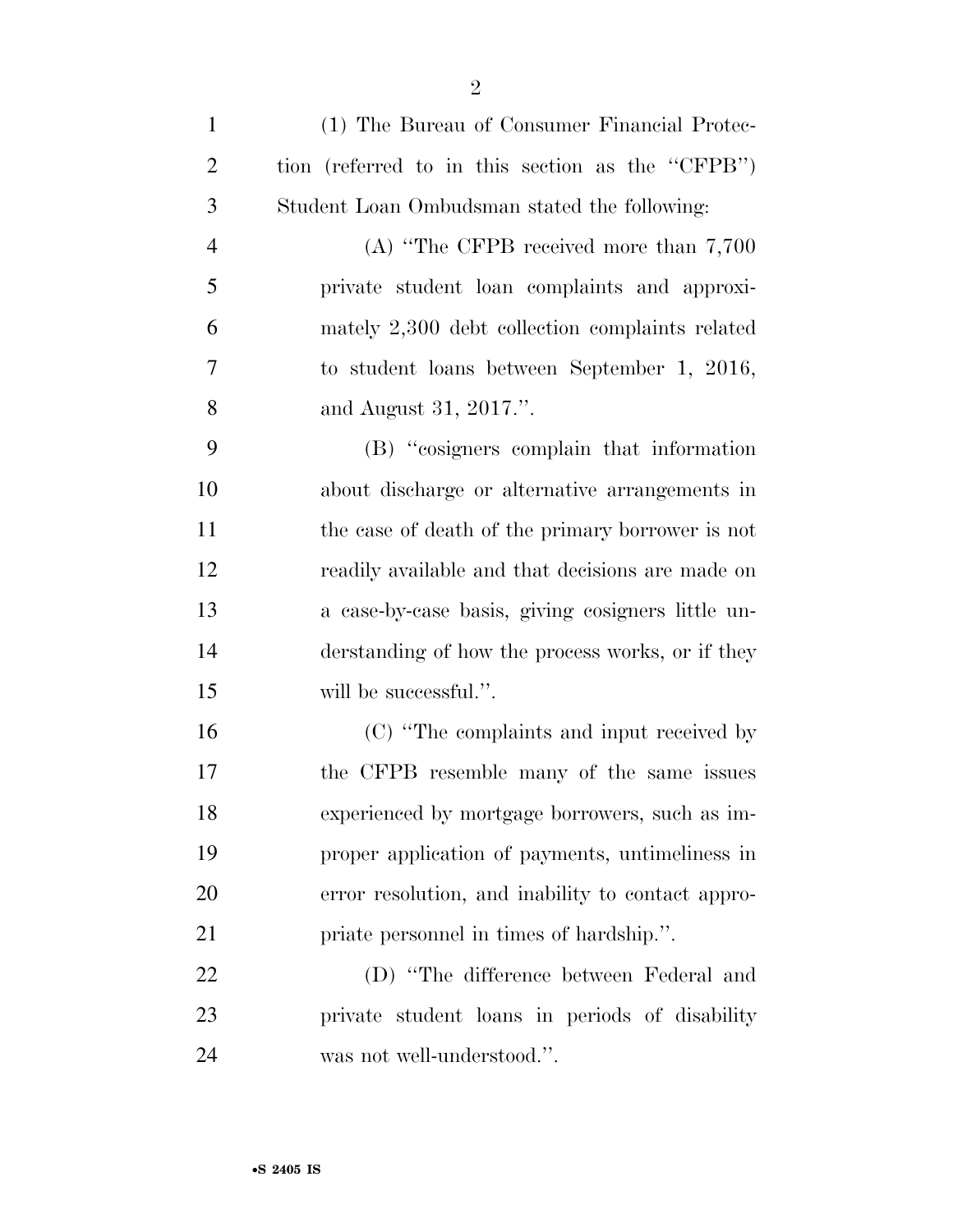(2) An estimated 2,500,000 individuals sustain a traumatic brain injury each year and older adoles- cents between 15 and 19 years of age are more like- ly to sustain a traumatic brain injury than individ-uals in other age groups.

 (3) It has been estimated that the annual inci- dence of spinal cord injury, not including those indi- viduals who die at the scene of an accident, is ap- proximately 54 cases per 1,000,000 individuals in the United States, or approximately 17,000 new cases each year. These injuries can lead to perma- nent disability or loss of movement and can prohibit the victim from engaging in any substantial gainful activity.

 (4) According to the CFPB, more than 90 per-cent of new private student loans are co-signed.

 (5) According to the CFPB, private student loan companies provide cosigner release to less than 19 1 percent of eligible borrowers.

## **SEC. 2. ADDITIONAL STUDENT LOAN PROTECTIONS.**

 (a) IN GENERAL.—Section 140(g) of the Truth in 22 Lending Act  $(15 \text{ U.S.C. } 1650(g))$  is amended to read as follows:

 ''(g) ADDITIONAL PROTECTIONS RELATING TO BOR-ROWER OR COSIGNER OF A PRIVATE EDUCATION LOAN.—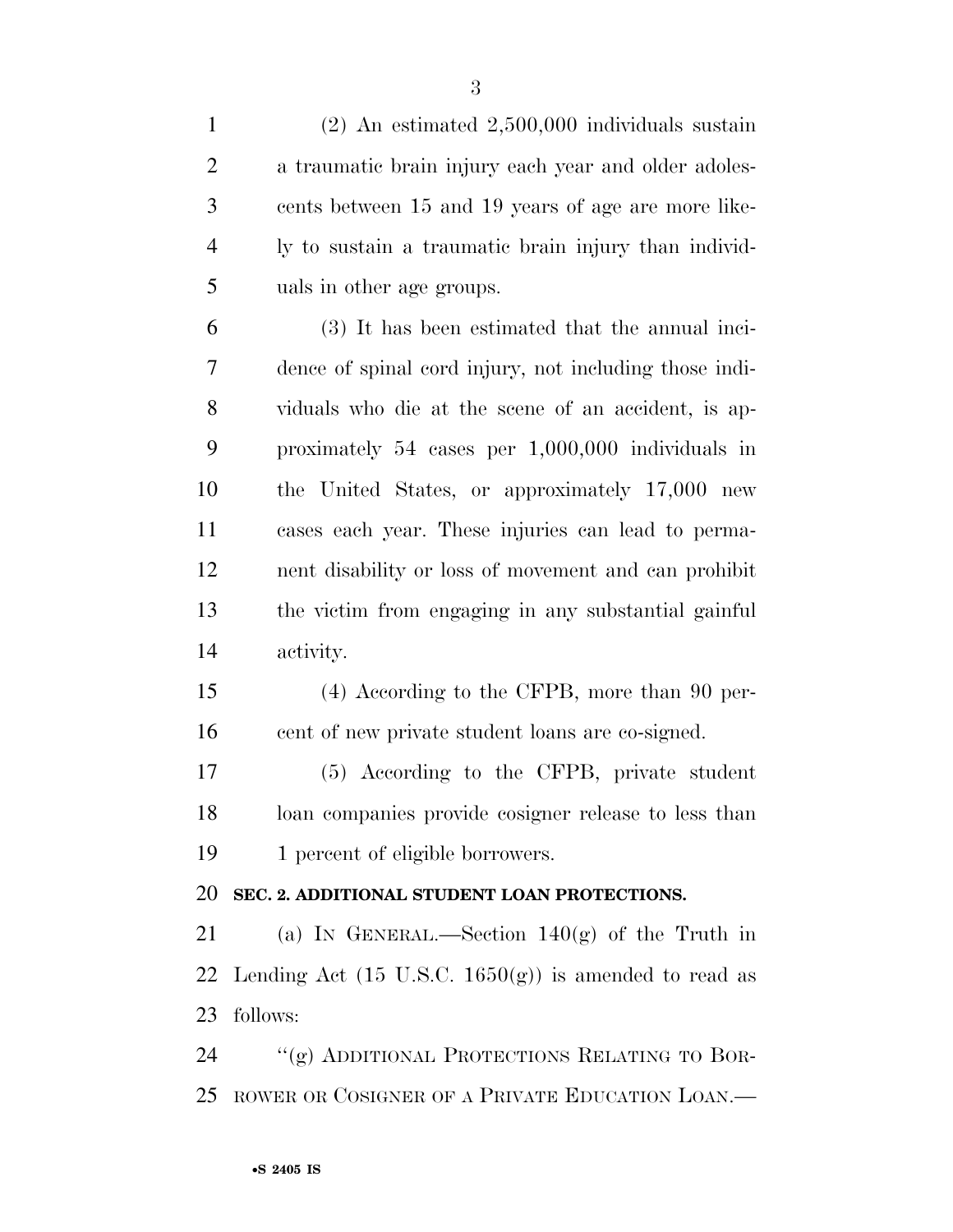1 "(1) CLEAR AND CONSPICUOUS DESCRIPTION OF OBLIGATION OF BORROWER AND COSIGNER.—In the case of any private educational lender that pro- vides a private education loan, the lender shall clear- ly and conspicuously describe, in writing, the obliga- tions of a cosigner with respect to the loan, includ- ing the effect that the death, disability, or inability to engage in any substantial gainful activity of the borrower or any cosigner would have on any such obligation, in language that the Bureau determines would give a reasonable person a reasonable under- standing of the obligation being assumed by becom- ing a cosigner for the loan. 14 "(2) PROHIBITION ON AUTOMATIC DEFAULT 15 WITH RESPECT TO A PERFORMING LOAN.— 16 "(A) DEATH, DISABILITY, OR BANKRUPTCY OF COSIGNER.—If a private education loan in- cludes a cosigner, a private educational lender may not take any adverse action (including de-claring a default, accelerating any loan obliga-

 tion, increasing the interest rate, or altering any obligations under the private education loan in a way that is adverse to the borrower) against the borrower based on—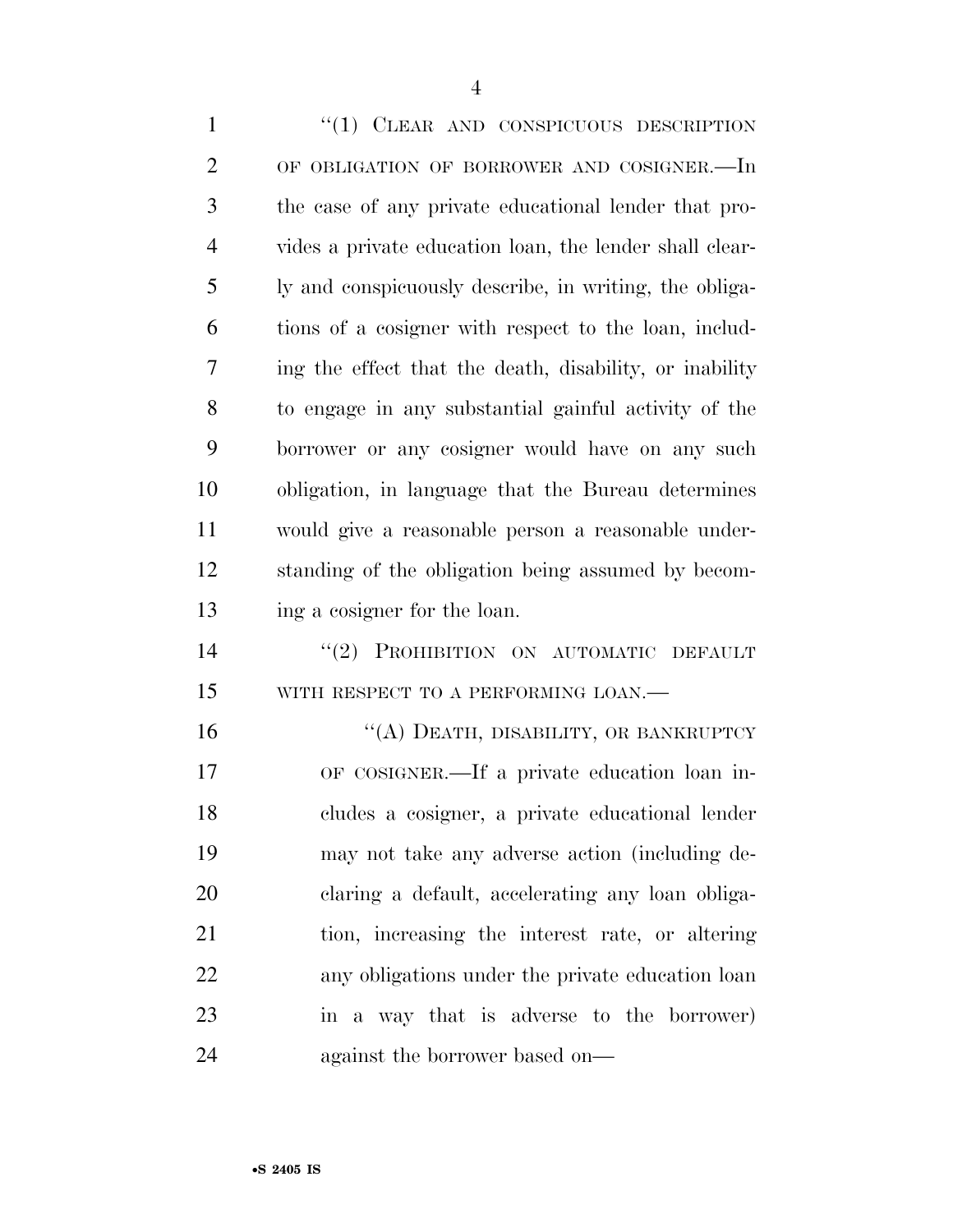| $\mathbf{1}$   | "(i) the death, disability, or inability                |
|----------------|---------------------------------------------------------|
| $\overline{2}$ | to engage in any substantial gainful activ-             |
| 3              | ity of the cosigner; or                                 |
| $\overline{4}$ | "(ii) the bankruptcy of the cosigner.                   |
| 5              | "(B) BANKRUPTCY OF BORROWER.-If a                       |
| 6              | private education loan includes a cosigner, a           |
| 7              | private educational lender may not take any ad-         |
| 8              | verse action (including declaring a default, ac-        |
| 9              | celerating any loan obligation, increasing the in-      |
| 10             | terest rate, or altering any obligations under          |
| 11             | the private education loan in a way that is ad-         |
| 12             | verse to any cosigner) against the cosigner             |
| 13             | based on the bankruptcy of the borrower.                |
| 14             | "(3) BORROWER REQUIREMENTS REGARDING                    |
| 15             | DEATH OR DISABILITY OF BORROWER.—In the event           |
| 16             | of the death, disability, or inability to engage in any |
| 17             | substantial gainful activity of a borrower of a private |
| 18             | education loan-                                         |
| 19             | $\lq\lq$ the borrower, the estate of the bor-           |
| 20             | rower, and any cosigner of the private edu-             |
| 21             | cation loan shall not be obligated to repay the         |
| 22             | outstanding principal and interest on the loan;         |
| 23             | and                                                     |
| 24             | "(B) the private educational lender with                |
| 25             | respect to, or the servicer of, the private edu-        |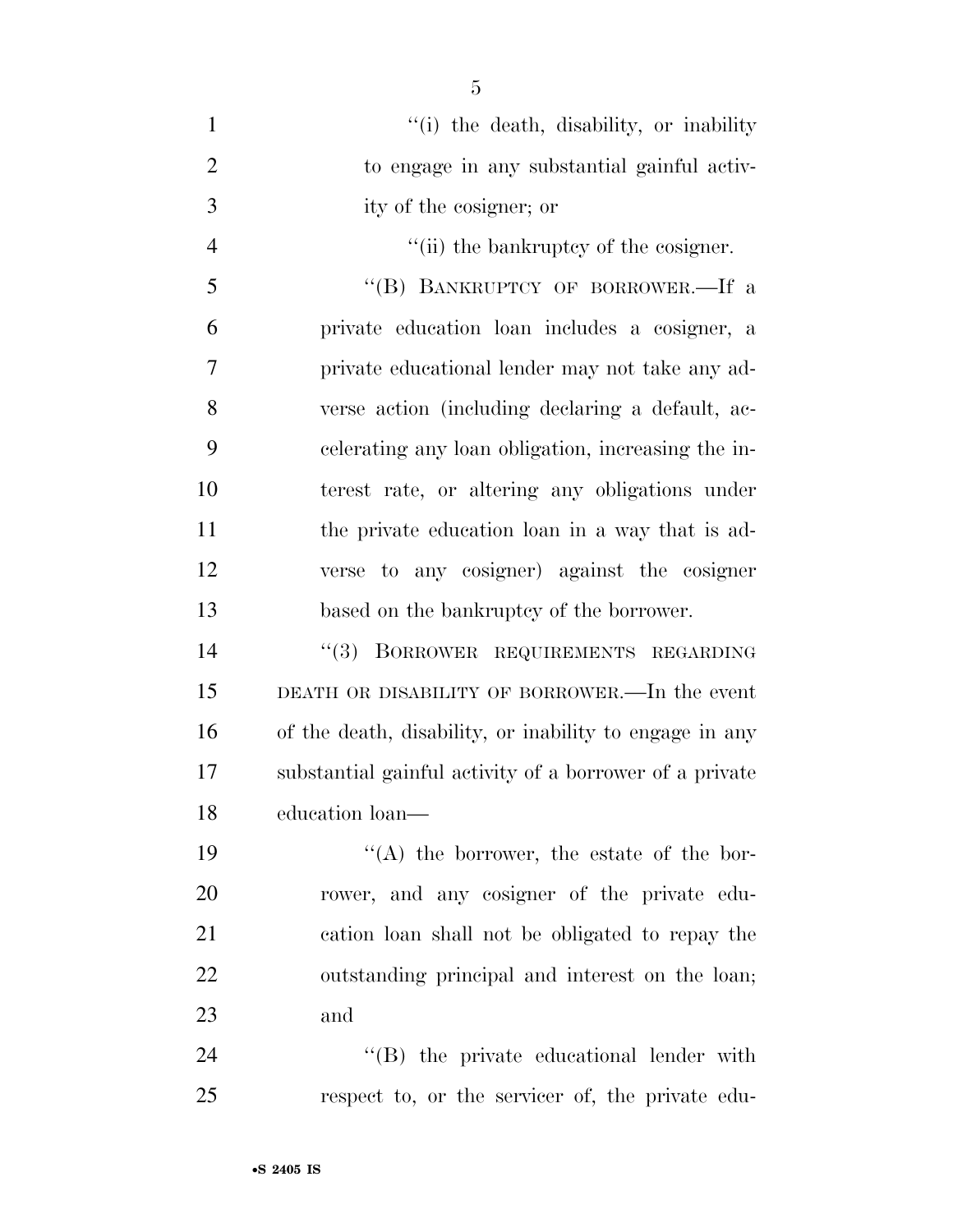| $\mathbf{1}$   | cation loan, as applicable, shall, upon notifica-  |
|----------------|----------------------------------------------------|
| $\overline{2}$ | tion of the death, disability, or inability to en- |
| 3              | gage in any substantial gainful activity, dis-     |
| $\overline{4}$ | charge the liability of the borrower, estate of    |
| 5              | the borrower, and any cosigner of the private      |
| 6              | education loan.                                    |
| $\overline{7}$ | $``(4)$ COSIGNER RELEASE.—                         |
| 8              | "(A) REQUIREMENTS FOR AUTOMATIC RE-                |
| 9              | LEASE OF COSIGNER.-                                |
| 10             | "(i) CRITERIA ESTABLISHED BY THE                   |
| 11             | BUREAU.—Not later than 180 days after              |
| 12             | the date of enactment of this subsection,          |
| 13             | the Bureau shall establish criteria, which,        |
| 14             | if met by the borrower of a private edu-           |
| 15             | cation loan, shall require the private edu-        |
| 16             | cational lender with respect to, or servicer       |
| 17             | of, the private education loan, as applica-        |
| 18             | ble, to promptly release any cosigner from         |
| 19             | the obligations of the cosigner under the          |
| 20             | loan without requiring any action on behalf        |
| 21             | of the borrower.                                   |
| 22             | "(ii) CRITERIA ESTABLISHED<br>BY                   |
| 23             | LENDER.—A private educational lender               |
| 24             | may establish criteria for automatic release       |
| 25             | that are different from the criteria de-           |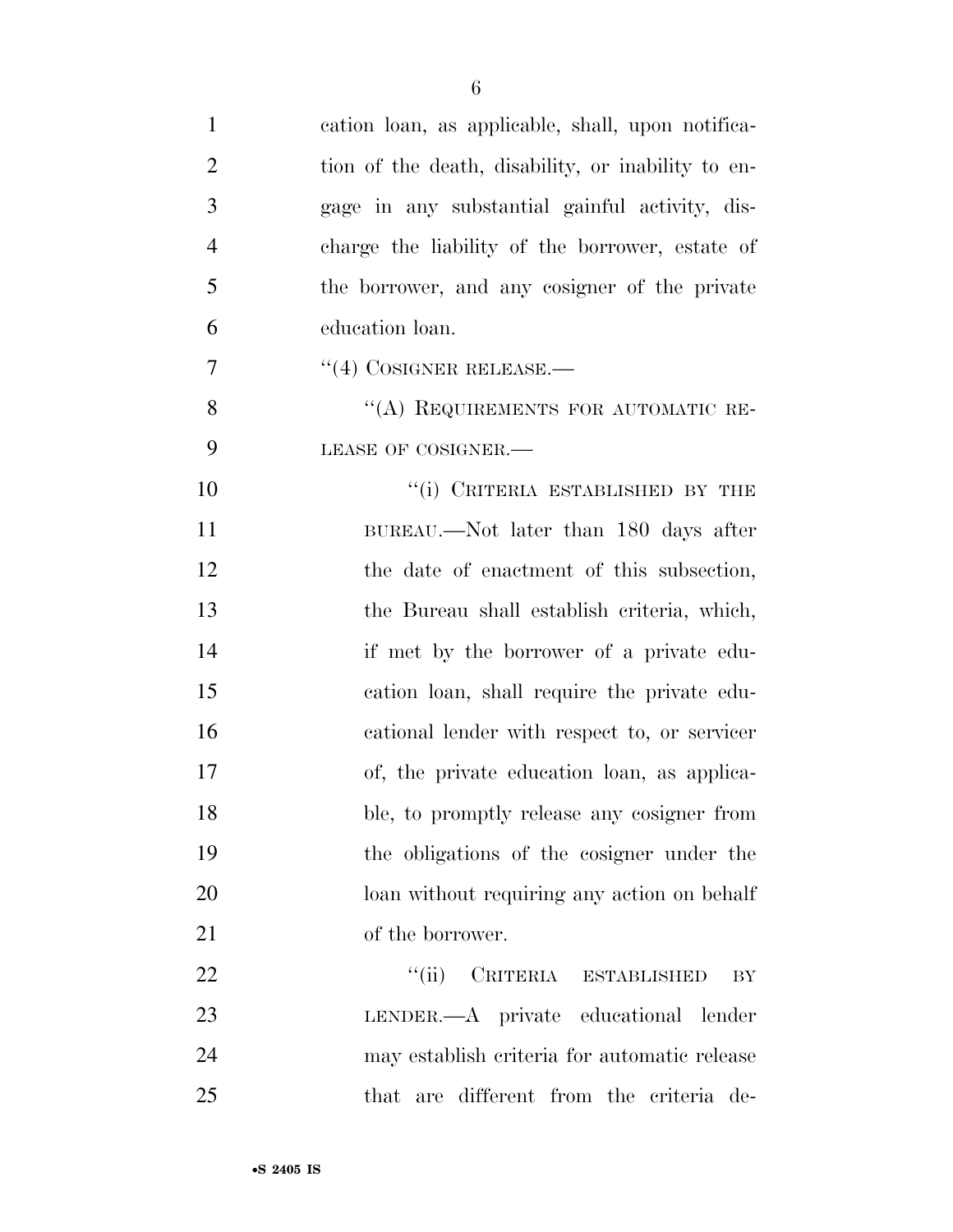| $\mathbf{1}$   | scribed in clause (i) if the criteria estab-       |
|----------------|----------------------------------------------------|
| $\overline{2}$ | lished by the lender are not more restric-         |
| 3              | tive with respect to the borrower or any co-       |
| $\overline{4}$ | signer of the private education loan than          |
| 5              | the criteria established under clause (i).         |
| 6              | "(B) DISCLOSURE OF CRITERIA FOR CO-                |
| $\overline{7}$ | SIGNER RELEASE.—A private educational lend-        |
| 8              | er shall—                                          |
| 9              | "(i) include in the promissory note of             |
| 10             | a private education loan the criteria under        |
| 11             | which a cosigner may be released from the          |
| 12             | obligation of the cosigner under a private         |
| 13             | education loan under this paragraph; and           |
| 14             | "(ii) disclose to the borrower and any             |
| 15             | cosigner at the time the private education         |
| 16             | loan is consummated, clearly and conspicu-         |
| 17             | ously, the criteria under which a cosigner         |
| 18             | may be released from the obligation of the         |
| 19             | cosigner under a private education loan.           |
| 20             | "(C) MODIFICATIONS TO CRITERIA.-If a               |
| 21             | private education loan has a cosigner, the pri-    |
| 22             | vate educational lender with respect to, or        |
| 23             | servicer of, the private education loan, as appli- |
| 24             | cable, may not modify the criteria under which     |
| 25             | the cosigner may be released from the obliga-      |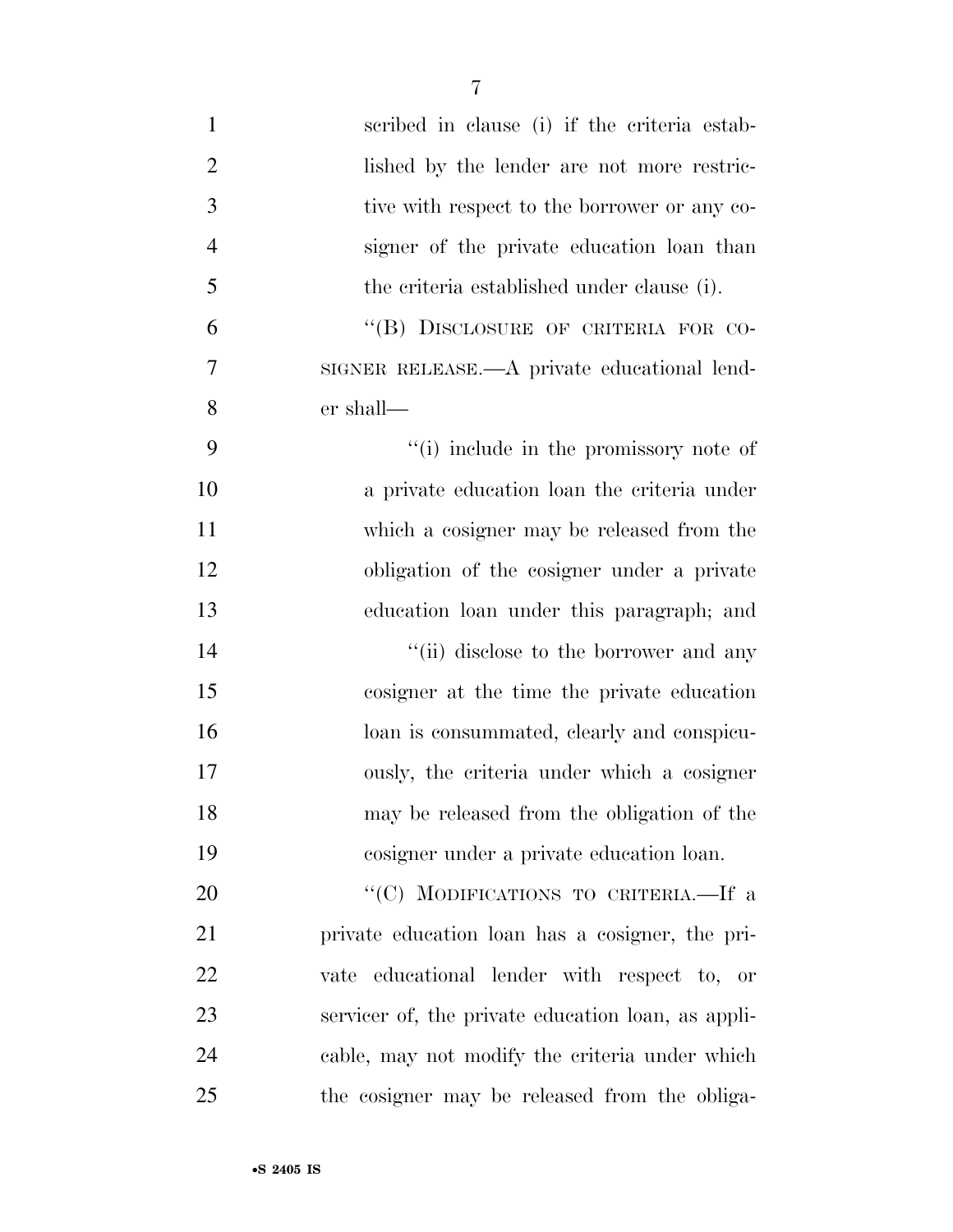tion of the cosigner under the private education loan without the consent of the borrower and the cosigner if the modification would be ad-verse to the borrower.

 ''(D) NOTIFICATION ON RELEASE.—A pri- vate educational lender with respect to, or servicer of, a private education loan, as applica- ble, shall promptly notify the borrower and any cosigners for the private education loan if a co- signer is released from the obligations of the co- signer under the private education loan under this paragraph.

13 "(E) MODIFICATION OF EVALUATION OF CREDITWORTHINESS, CREDIT STANDING, OR CREDIT CAPACITY.—In determining whether the criteria for a cosigner release are met, a private educational lender with respect to, or servicer of, a private education loan, as applicable, may not evaluate the creditworthiness, credit stand- ing, or credit capacity of the borrower or a co- signer of the private education loan using a standard that would be more adverse to the borrower or cosigner, as applicable, than the standard the private educational lender used to evaluate the creditworthiness, credit standing,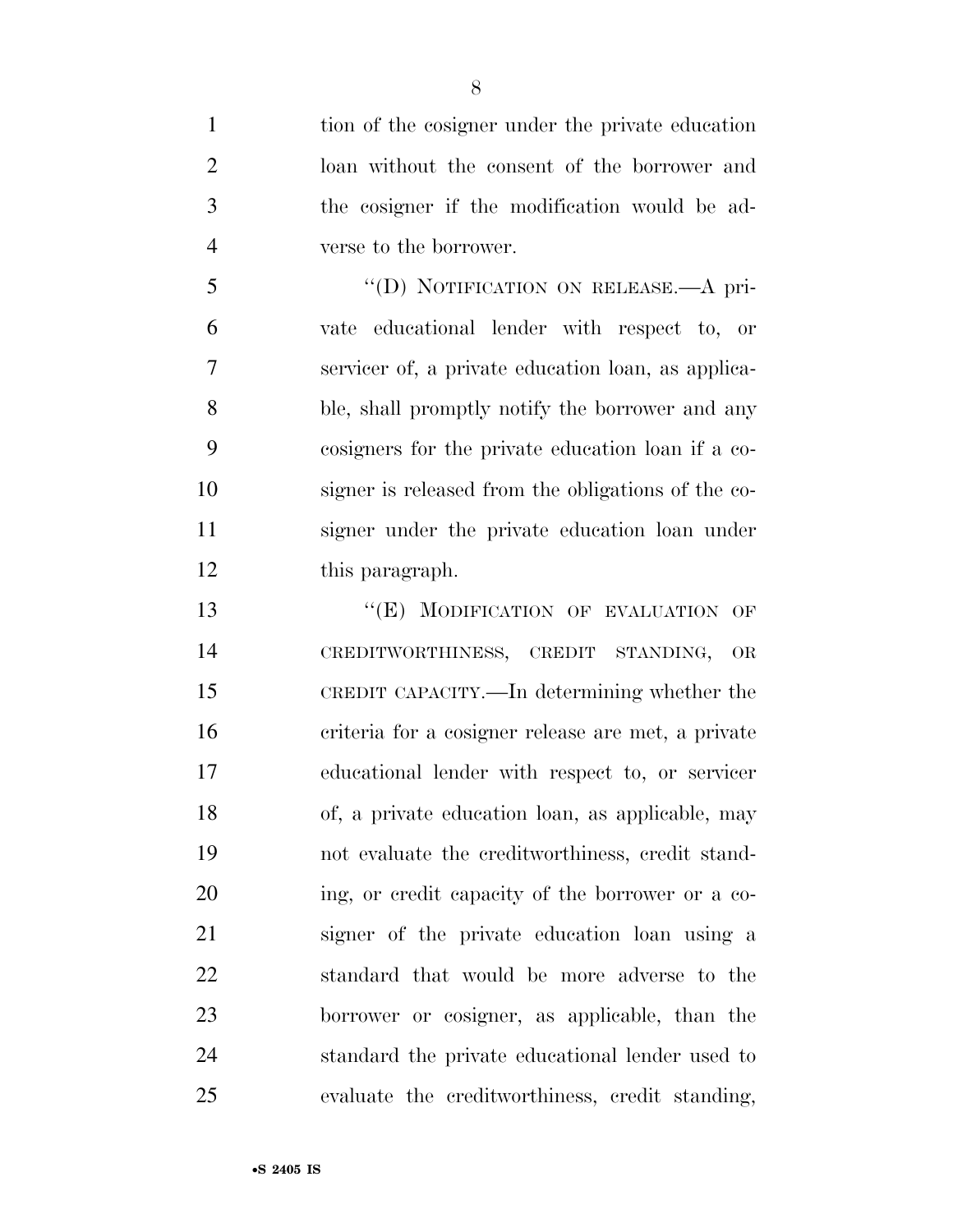or credit capacity of the borrower or cosigner on the date on which the private education loan was consummated.

4 "(5) DESIGNATION OF INDIVIDUAL TO ACT ON BEHALF OF THE BORROWER.—In the case of any private educational lender that extends a private education loan, the lender shall provide the borrower an option to designate an individual to have the legal authority to act on behalf of the borrower with respect to the private education loan in the event of the death, disability, or inability to engage in any substantial gainful activity of the borrower.

13 "(6) COUNSELING.—In the case of any private educational lender that extends a private education loan, the lender shall ensure that the borrower, and any cosigner, receives comprehensive information on the terms and conditions of the loan and of the re- sponsibilities the borrower has with respect to the loan, including the information required under sub-20 paragraphs  $(H)$ ,  $(I)$ ,  $(K)$ ,  $(L)$ ,  $(M)$ , and  $(N)$  of sec-21 tion 485(l)(2) of the Higher Education Act of 1965 22 (20 U.S.C.  $1092(1)(2)$ ).

23 "(7) MODEL FORM.—The Bureau shall publish a model form under section 105 for describing the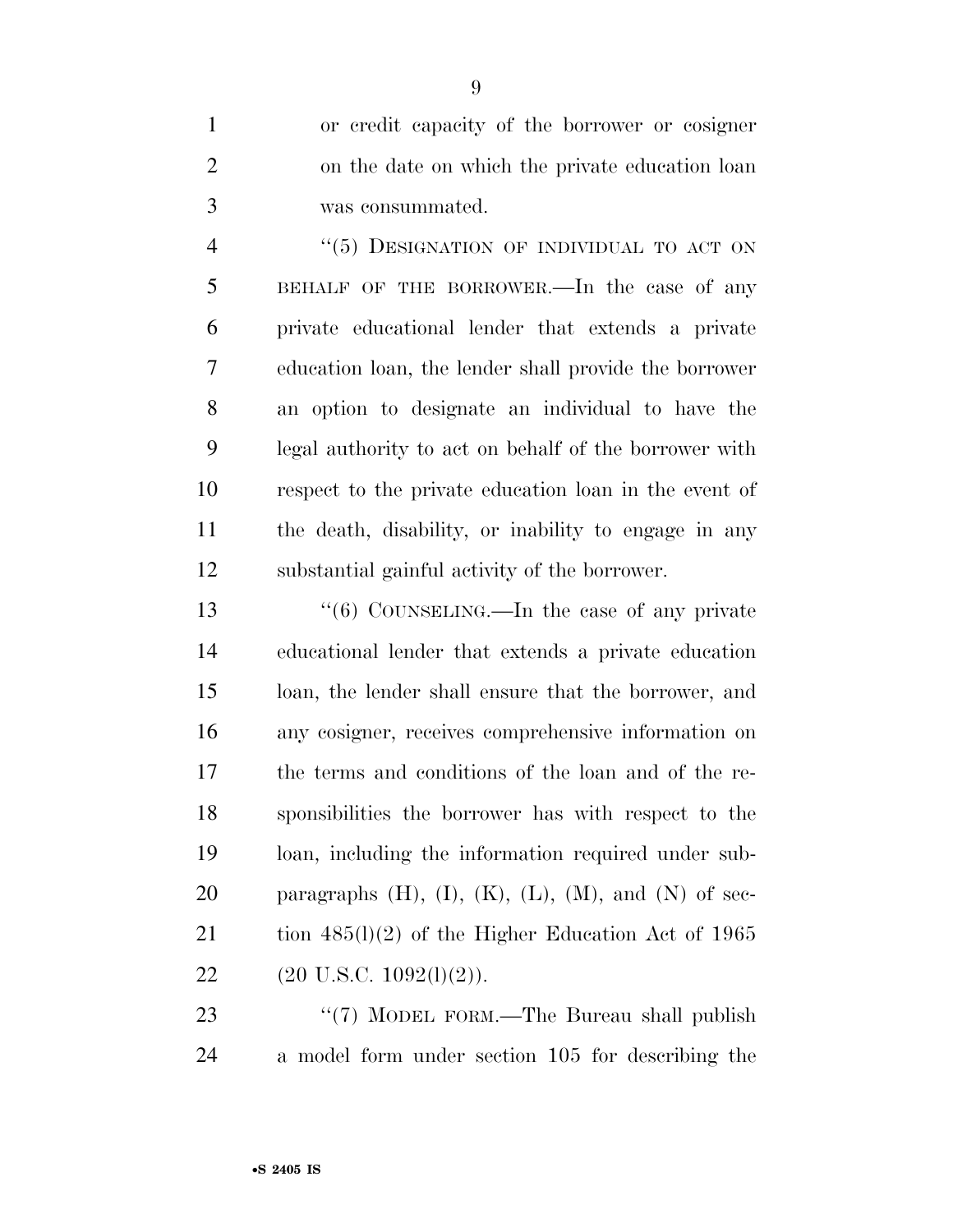obligation of a cosigner for the purposes of para- graph (1). 3 "(8) DEFINITION OF DEATH, DISABILITY, OR INABILITY TO ENGAGE IN ANY SUBSTANTIAL GAIN-

 FUL ACTIVITY.—For the purposes of this subsection with respect to a borrower or cosigner, the term 'death, disability, or inability to engage in any sub-stantial gainful activity'—

 ''(A) means any condition described in sec- tion 437(a) of the Higher Education Act of 11 1965 (20 U.S.C. 1087(a)); and

12 "(B) shall be interpreted by the Bureau in such a manner as to conform with the regula- tions prescribed by the Secretary of Education under section 437(a) of the Higher Education Act of 1965 (20 U.S.C. 1087(a)) to the fullest extent practicable, including safeguards to pre-vent fraud and abuse.''.

 (b) RULEMAKING.—Not later than 1 year after the date of enactment of this Act, the Bureau of Consumer Financial Protection shall issue regulations to carry out subsection (g) of section 140 of the Truth in Lending Act (15 U.S.C. 1650), as amended by this section.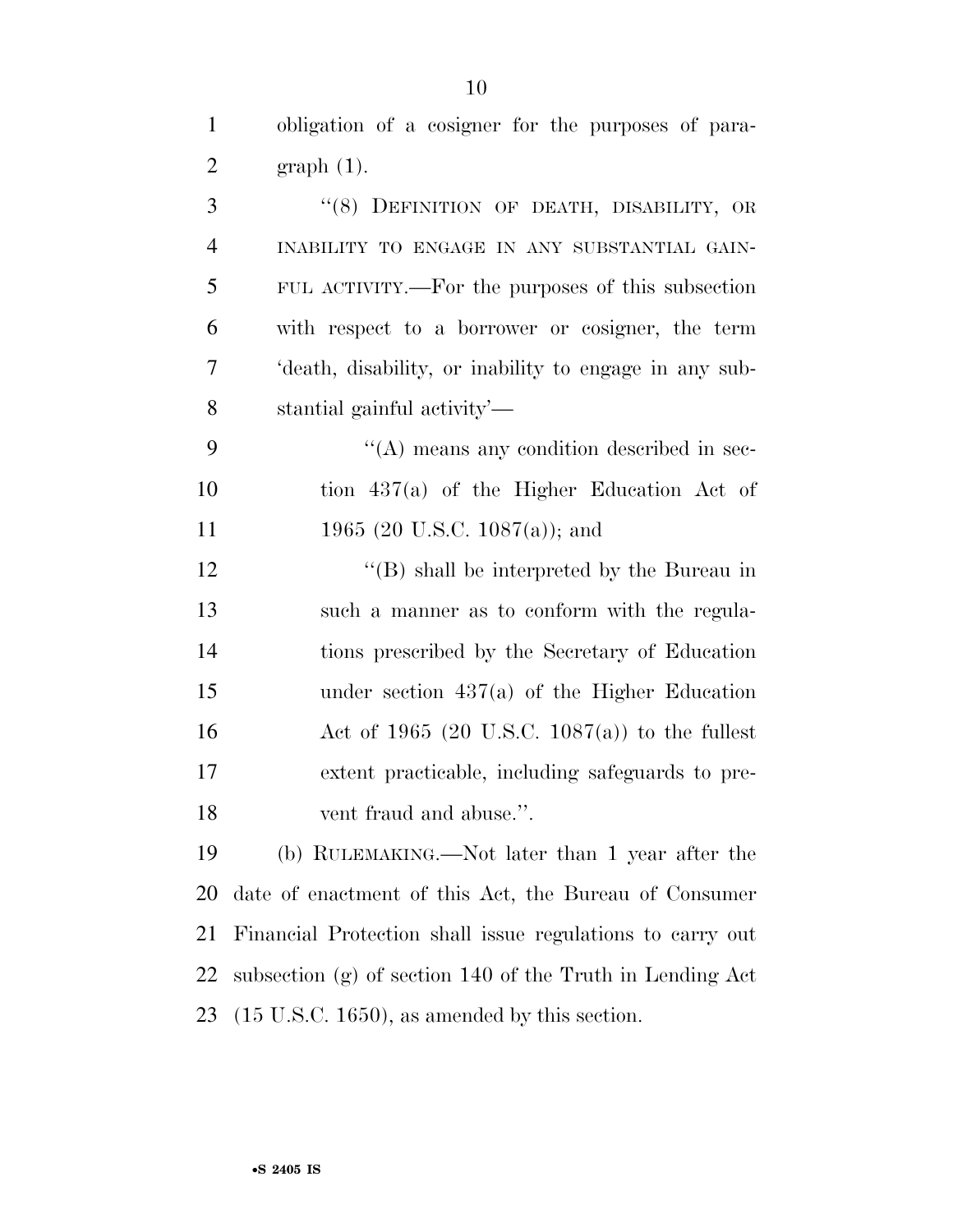# **SEC. 3. FEDERAL STUDENT LOANS.**

| 2              | (a) COUNSELING INFORMATION.—Section $485(l)(2)$               |
|----------------|---------------------------------------------------------------|
| 3              | of the Higher Education Act of 1965 (20 U.S.C.                |
| $\overline{4}$ | $1092(1)(2)$ ) is amended by adding at the end the following: |
| 5              | $\lq\lq$ . Information regarding the conditions               |
| 6              | required to discharge the loan due to the death,              |
| 7              | disability, or inability to engage in any substan-            |
| 8              | tial gainful activity of the borrower in accord-              |
| 9              | ance with section $437(a)$ .                                  |
| 10             | "(M) Any repayment, refinance, deferment,                     |
| 11             | forbearance, or forgiveness opportunities avail-              |
| 12             | able to the borrower or cosigner in the event of              |
| 13             | the death, disability, or inability to engage in              |
| 14             | any substantial gainful activity of the borrower              |
| 15             | or cosigner.                                                  |
| 16             | "(N) The effect that the death, disability,                   |
| 17             | or inability to engage in any substantial gainful             |
| 18             | activity of the borrower would have on the obli-              |
| 19             | gations of the borrower and any cosigner of the               |
| 20             | loan.".                                                       |
| 21             | (b) DESIGNATION OF INDIVIDUAL TO ACT ON BE-                   |
| 22             | HALF OF THE BORROWER.—Section 484 of the Higher               |
| 23             | Education Act of $1965$ (20 U.S.C. 1091) is amended—          |
| 24             | $(1)$ in subsection $(a)$ , by striking paragraph $(4)$       |
| 25             | and inserting the following:                                  |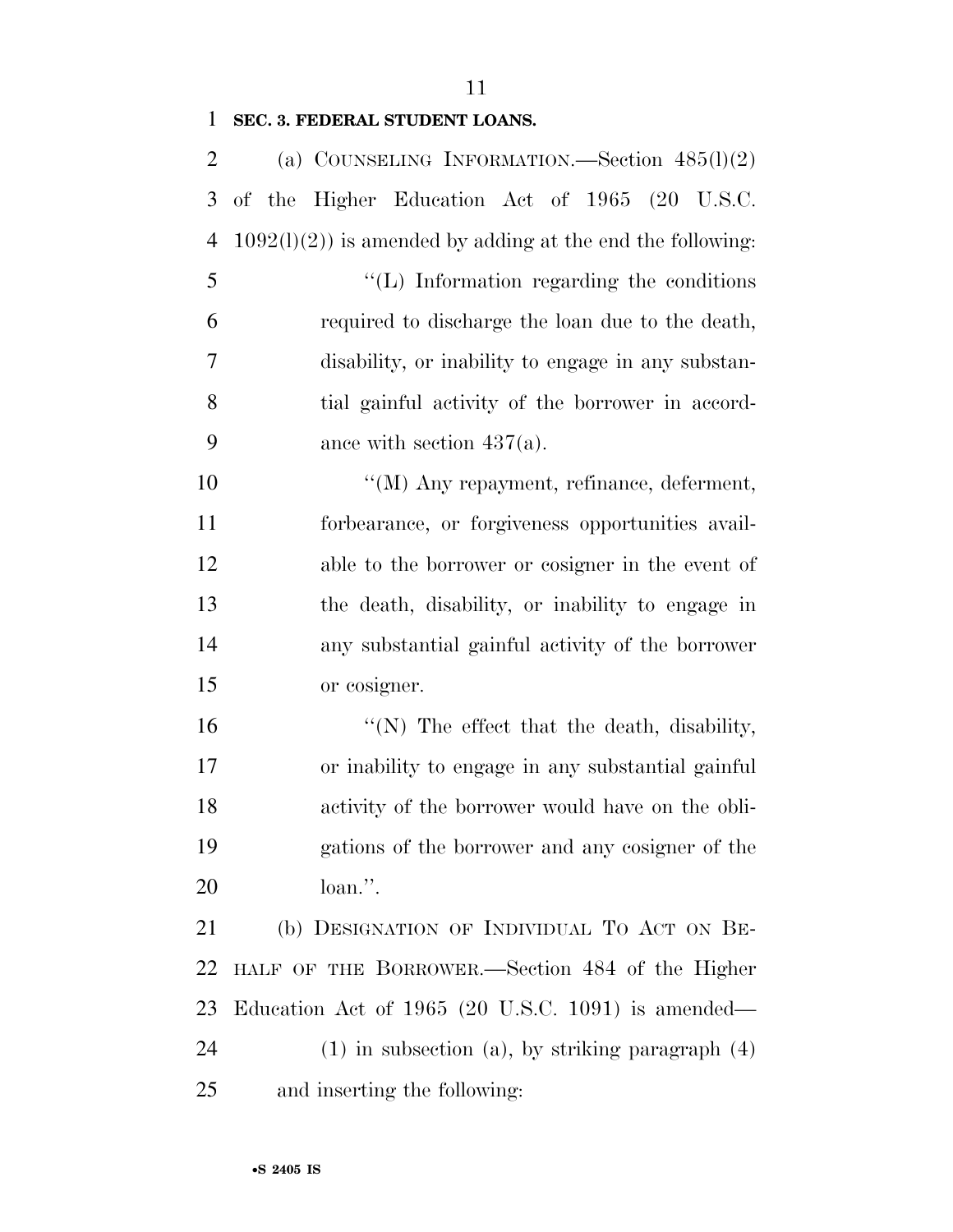| $\mathbf{1}$   | $(4)$ file with the Secretary, as part of the              |
|----------------|------------------------------------------------------------|
| $\overline{2}$ | original financial aid application process, a certifi-     |
| 3              | cation, which need not be notarized, but which—            |
| $\overline{4}$ | $\lq\lq$ shall include—                                    |
| 5              | "(i) a statement of educational pur-                       |
| 6              | pose stating that the money attributable to                |
| $\tau$         | such grant, loan, or loan guarantee will be                |
| 8              | used solely for expenses related to attend-                |
| 9              | ance or continued attendance at such insti-                |
| 10             | tution; and                                                |
| 11             | "(ii) such student's social security                       |
| 12             | number; and                                                |
| 13             | $\lq\lq (B)$ may include a designation by such             |
| 14             | student of an individual who shall have the                |
| 15             | legal authority to act on behalf of the student            |
| 16             | with respect to any loan to the student under              |
| 17             | this title in the event of the student's death,            |
| 18             | disability, or inability to engage in any substan-         |
| 19             | tial gainful activity;"; and                               |
| <b>20</b>      | $(2)$ by adding at the end the following:                  |
| 21             | $\lq\lq (u)$ Option To Designate Individual To Act on      |
| 22             | BEHALF OF THE BORROWER IN CLEAR AND CON-                   |
| 23             | SPICUOUS MANNER.—The option for a student to make          |
| 24             | a designation described in subsection $(a)(4)(B)$ shall be |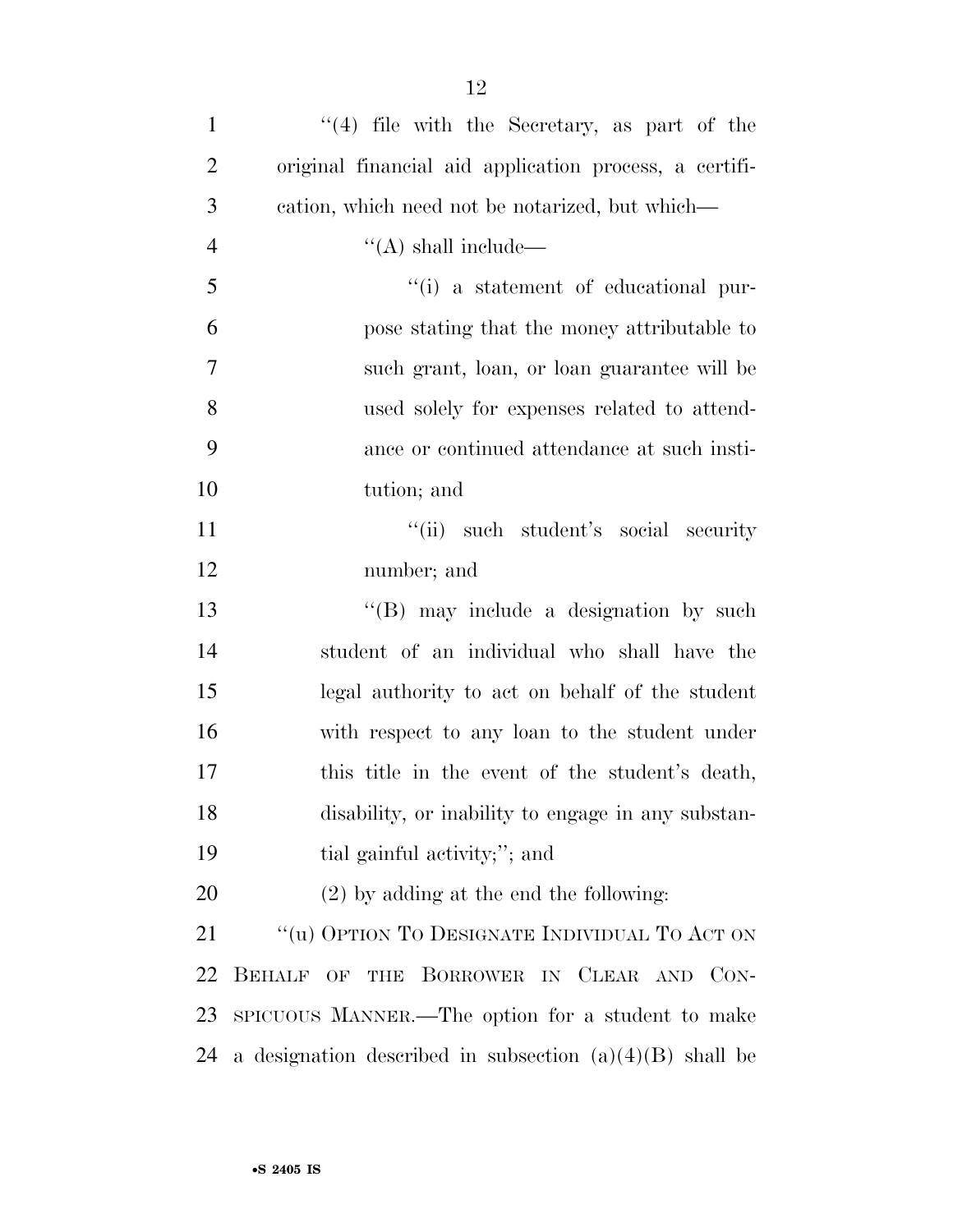provided in a clear and conspicuous manner to the stu-dent.''.

 (c) CANCELLATION OF LOANS FOR PARENT BOR- ROWERS IN CASE OF DISABILITY OF A STUDENT.—Sec- tion 437(d) of the Higher Education Act of 1965 (20 U.S.C. 1087(d)) is amended by inserting ''becomes perma- nently and totally disabled, or is unable to engage in any substantial gainful activity, as determined for purposes of 9 subsection  $(a)(1)$ ," after "dies,".

## **SEC. 4. RULE OF CONSTRUCTION.**

 Nothing in this Act, or any amendment made by this Act, may be construed to adversely affect the eligibility of a student to receive any grant, loan, or work assistance under part C or part G of title IV of the Higher Education Act of 1965 (20 U.S.C. 1087–51 et seq. and 20 U.S.C. 1088 et seq.) based on a designation, or the lack of a des-17 ignation, under section  $484(a)(4)(B)$  of that Act  $(20)$ 18 U.S.C.  $1091(a)(4)(B)$ , as added by section 3(b)(1).

### **SEC. 5. APPLICABILITY.**

 (a) PRIVATE EDUCATIONAL LOANS.—Paragraphs 21 (2), (3), and subparagraphs (A), (C), (D) and (E) of sec-22 tion  $140(g)(4)$  of the Truth in Lending Act (15 U.S.C. 23  $1650(g)$ , as amended by section 2 of this Act, shall apply to any outstanding private educational loan received by a